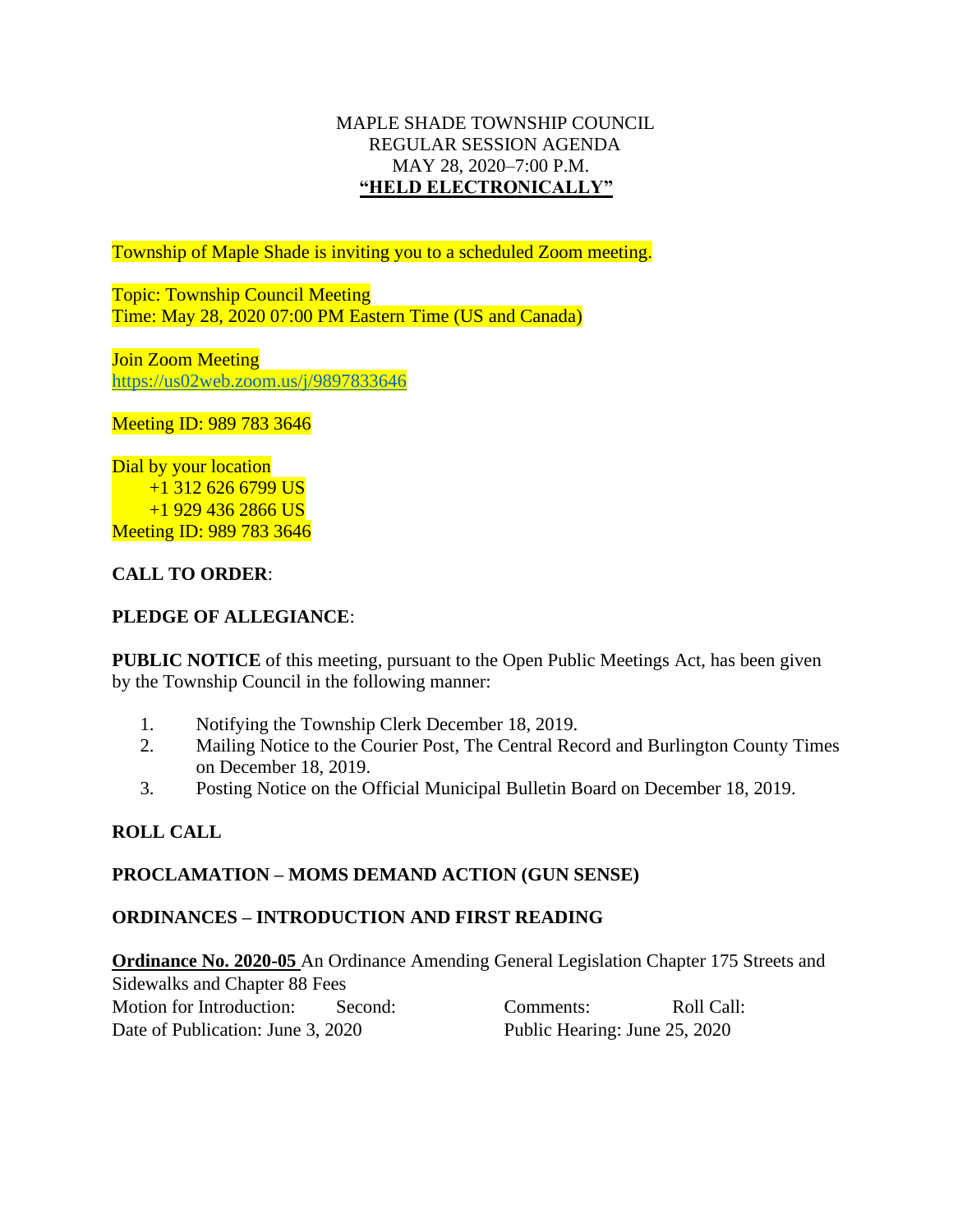# **ORDINANCES – SECOND READING AND PUBLIC HEARING**

**Ordinance No. 2020-04** An Ordinance to Amending the Maple Shade Township Code at Chapter 16 entitled "Fire Department" and Chapter 4-38 entitled "Volunteer Fire Company"

Motion to Table: Second: Comments: Roll Call:

**PUBLIC PORTION (for Consent Agenda Items)** Motion to Close: Second: All in Favor:

#### **CONSENT AGENDA**

**Resolution No. 2020-R-98** Appoint Joseph Shaw as Class II Special Law Enforcement Officer

**Resolution No. 2020-R-99** Amend Contract with Municipal Maintenance Company for WTP Modifications to Add GAC Filtration to Filter 4 and Approve Final Change Order No. 1

**Resolution No. 2020-R-100** Award Contract to Pioneer Pipeline Contractors, Inc, 2682 Glassboro-Crosskeys Road, Sewell, NJ, for Beechwood Avenue Water Main Replacement in an Amount of \$421,236.50

**Resolution No. 2020-R-101** Award Contract to Booth Mechanical, Inc., 42 N. Lippincott Avenue, Maple Shade for Park Avenue Wastewater Treatment Plant Return Water Piping Replacement in an Amount of \$76,124.40, bid items 1-20

**Resolution No. 2020-R-102** Authorize the Execution of Agreement Between Burlington County Library and Maple Shade Township

**Resolution No. 2020-R-103** Authorize Continued Waiver from Compliance with Township Code Section 128 for Maple Shade School District Construction through December 31, 2020

| Motion to Approve:                                 | Second: | Comments:     | Roll Call: |
|----------------------------------------------------|---------|---------------|------------|
| APPROVAL OF EXPENDITURE LIST<br>Motion to Approve: | Second: | Comments:     | Roll Call: |
| <b>PUBLIC PORTION</b><br>Motion to Close:          | Second: | All in Favor: |            |
| STAFF AND PROFESSIONAL COMMENTS:                   |         |               |            |
| <b>NEW BUSINESS</b>                                |         |               |            |

1. Capital Expenditures 2020